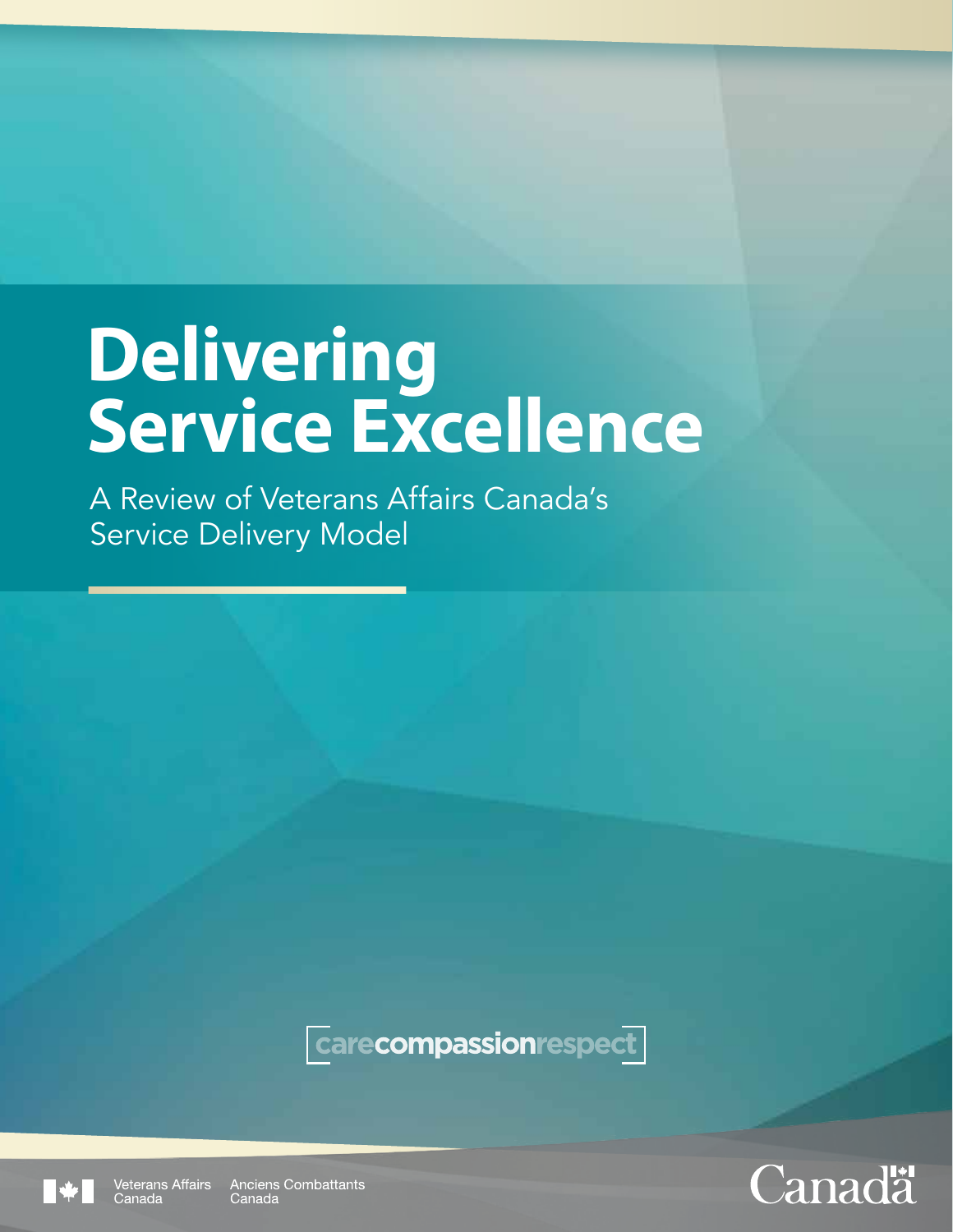# **DELIVERING SERVICE EXCELLENCE**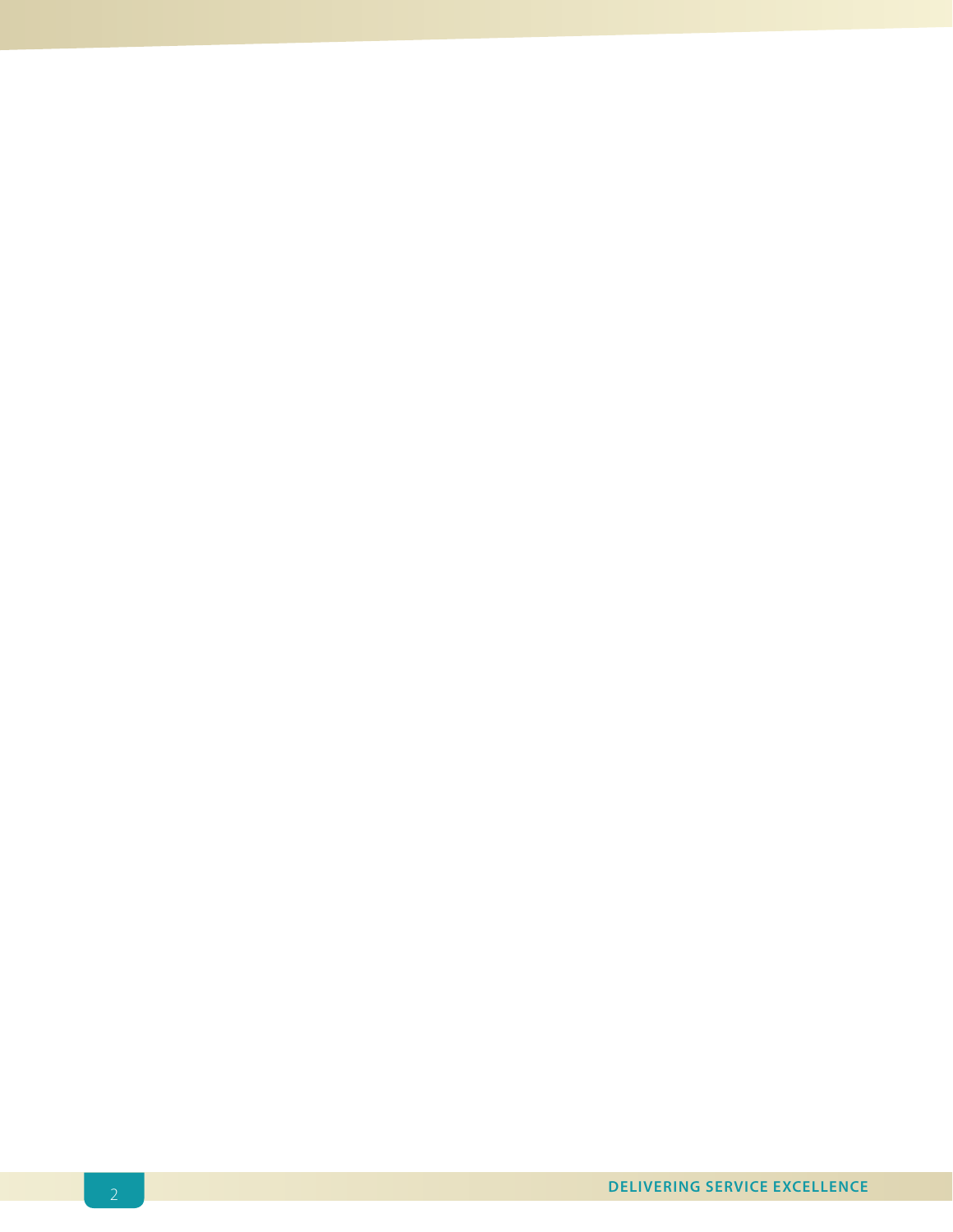# **DELIVERING SERVICE EXCELLENCE**

# **Introduction**

Veterans and their families have earned the respect and gratitude of all Canadians, and the Government of Canada places the highest priority on making sure they have the support and services they need, when and where they need them.

This was clear when the Prime Minister presented the Minister of Veterans Affairs with a challenging mandate back in November 2015: from improving Veterans' financial support and reopening offices, to streamlining the transition from military to civilian life and overhauling how the Department's services are delivered.

The Minister is unequivocal in his desire to fulfill his mandate and ensure that Veterans and their families receive the respect, support, care and economic opportunities they deserve. He and the Department have been working hard to deliver on these priorities, and an essential step was to undertake a comprehensive review of how services are delivered.

He noted recently: "I believe this review is an important step in making it easier for Veterans and their families to understand and access programs and services. They have earned our respect and gratitude. And as the Minister of Veterans Affairs, I will ensure that we continue to honour their service to our great nation."

While progress is being made in many areas, including increasing financial support and delivering a higher standard of service and care with the hiring of more than 370 new staff as of January 2017, a review of how the department delivers services shows that wholesale change is needed. Veterans Affairs Canada (VAC) is committed to implementing the changes that will help Veterans succeed in their transition to civilian life.

The service delivery review and its findings will help shape VAC's more holistic and comprehensive approach to Veteran well-being in our pursuit of service excellence.

#### **Where were we?**

#### **How services are delivered**

It was clear the Department needed to make a fundamental change to the way it delivers services and benefits for the men and women who have served our country and rely on our services. Many Veterans feel they are missing out on services and benefits because they are unaware of what is available and simply don't know the right questions to ask.

As one Veteran so succinctly stated: "I do not know what I do not know."

To determine what changes were needed to reshape how services are delivered, a comprehensive review was required.

#### **Taking a closer look**

With a goal to make processes easier – both for Veterans to access VAC programs and services and for staff to deliver them – VAC launched the Service Delivery Review in fall 2015. It primarily examined the four ways that Veterans and their families access programs and services – online, by telephone, in-person and by mail – and the role of VAC staff in facilitating that access. The review and approach also had to align with broader Government of Canada policies and objectives, such as its goal to simplify access to all government services by personalizing services and integrating service delivery.

After more than a year of research into domestic and international best practices, internal and external consultations with Veterans, stakeholders, VAC staff, experts in service delivery, health research and innovation, workshops and focus groups, as well as a separate study into the journey a Veteran takes when seeking support from VAC, the Service Delivery Review is complete.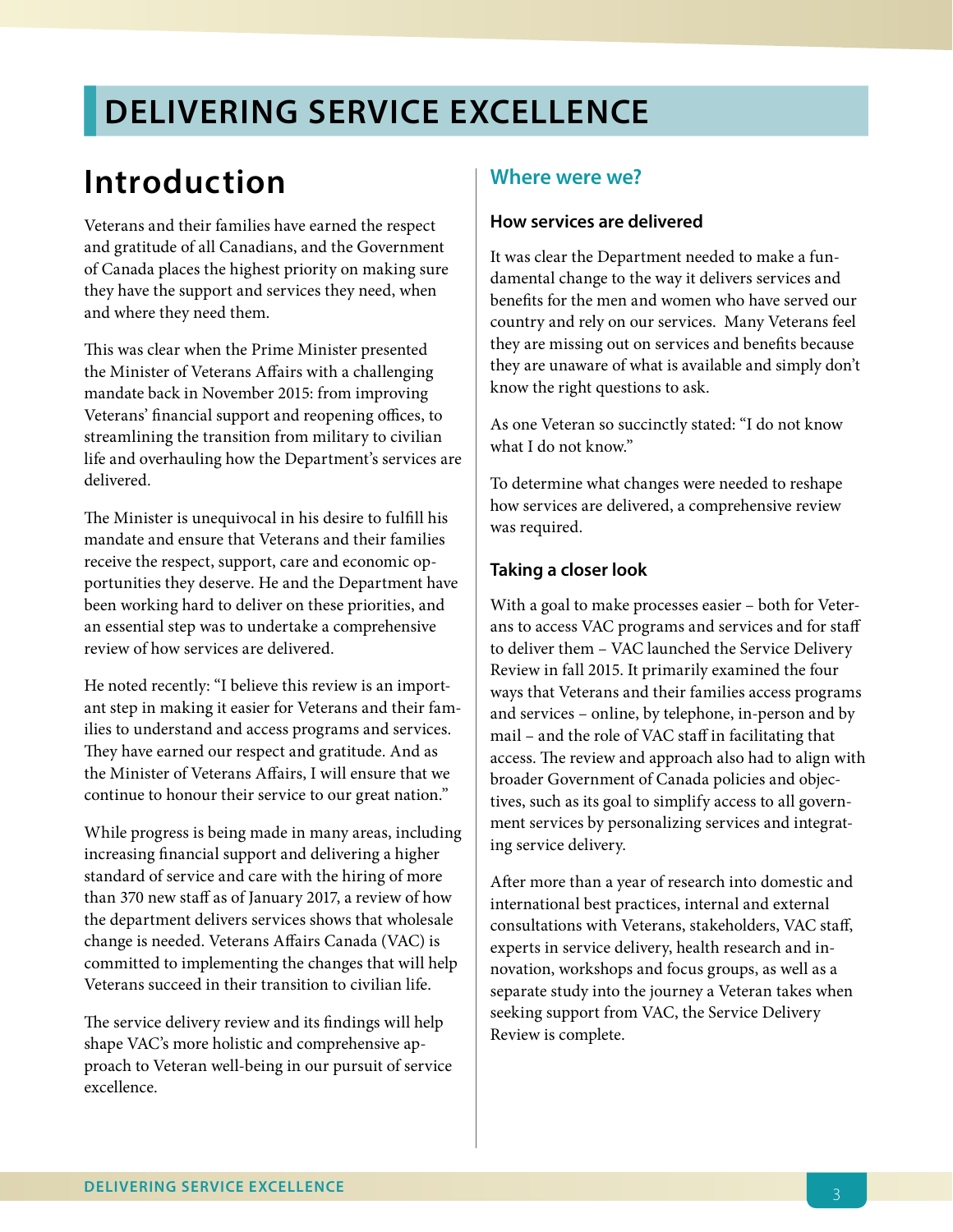#### **Change on the Horizon**

With some of the most insightful feedback coming from VAC staff and Veterans themselves, some early actions have already been taken and the implementation plan is mapped out – change is on the horizon. While change will not happen overnight, the new service delivery model will be more responsive to demographic, social and economic trends, and VAC staff will be better prepared to adapt to the evolving needs of an aging and increasingly diverse Veteran population.

The recommendations outlined below support a Veteran-centric "service excellence culture" aligned with the government's commitment to improve services to all Canadians, ensuring a higher standard of service and care for Veterans and their families.

#### **Where are we now?**

#### **A changing and diverse population**

There are approximately 670,100 Veterans in Canada, and 95,000 serving CAF members. VAC provides services to nearly 200,000 Veterans, family members, RCMP members and others who require support. Ranging in age from 18 to 100, Veterans fall into two main categories: traditional Veterans who served in the Korean War or earlier, or modern-day Veterans, who served after the Korean War.

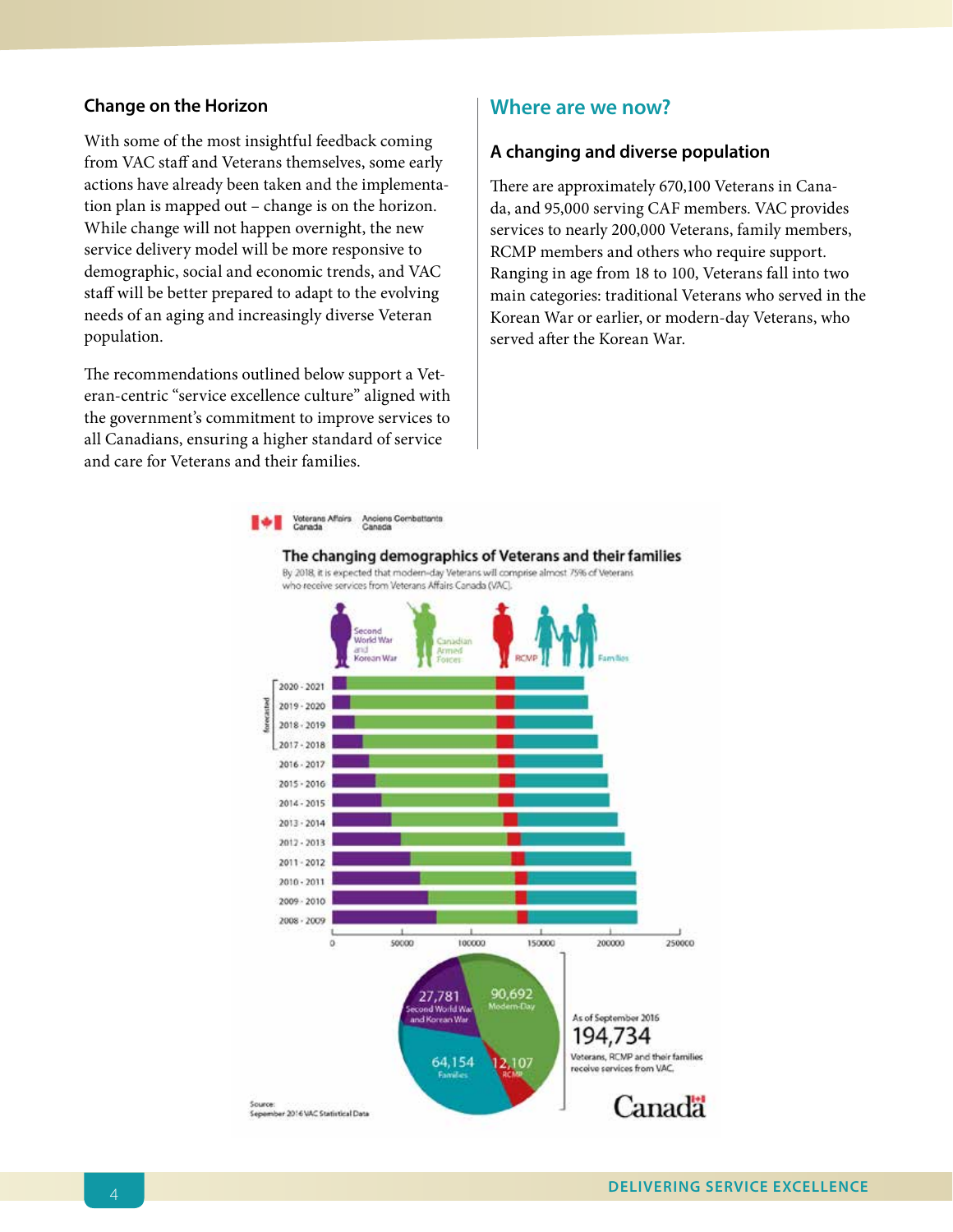#### **Strengths**

VAC undeniably has a number of fundamental strengths, not the least of which is a deeply dedicated staff and successful partnerships with outside organizations to deliver services and pursue common goals. Many Veterans report: "It's 100 percent better when staff talk to you about your situation."

The Department also has a robust suite of social media channels with high user participation and engagement, which helps to provide information on programs and services widely at a relatively low cost. Additionally, use by clients of the My VAC Account electronic service has increased more than 1,000 percent over three years, to currently more than 41,000 users. The Department continues to improve My VAC Account's functionality and ease of use, including the mobile app link that launched in 2015 and the Benefits Navigator in December 2016. Visit the My VAC Account website for a full list of services and sign up today: http:// www.veterans.gc.ca/eng/e\_services.

#### **Challenges**

We launched the review to identify where problems did exist, and we were successful in our approach. The review revealed a number of issues, from internal challenges like training and staff retention, to external problems that Veterans and their families face, like complex messaging and processes that can lead to service gaps and programs not being understood or even overlooked.

The Service Delivery Review produced recommendations that will support and enhance the experience of all our Veterans and their family members. Several early actions have already been completed, and the Department has created a five-year phased approach to implementing a simplified service delivery model – with 90 percent of the recommendations to be implemented within the first three years.

While this type of transformation cannot happen instantly, with a goal to serve all Veterans with the care, compassion, and respect they deserve, the Department is committed to providing a greatly enhanced service delivery model that:

- places greater emphasis on the Veteran and their first contact with the Department
- ensures there is no wrong door when a Veteran reaches out
- tailors a personalized, in-depth response that addresses all of a Veteran's needs, not just a select one or few
- focuses on a more holistic and comprehensive approach to Veteran well-being

At the end of the day, a Veteran's well-being consists of having a new purpose, financial security, shelter, medical support, family and community support, and a sense of identity – our mission is to improve the overall well-being of Veterans and their families.

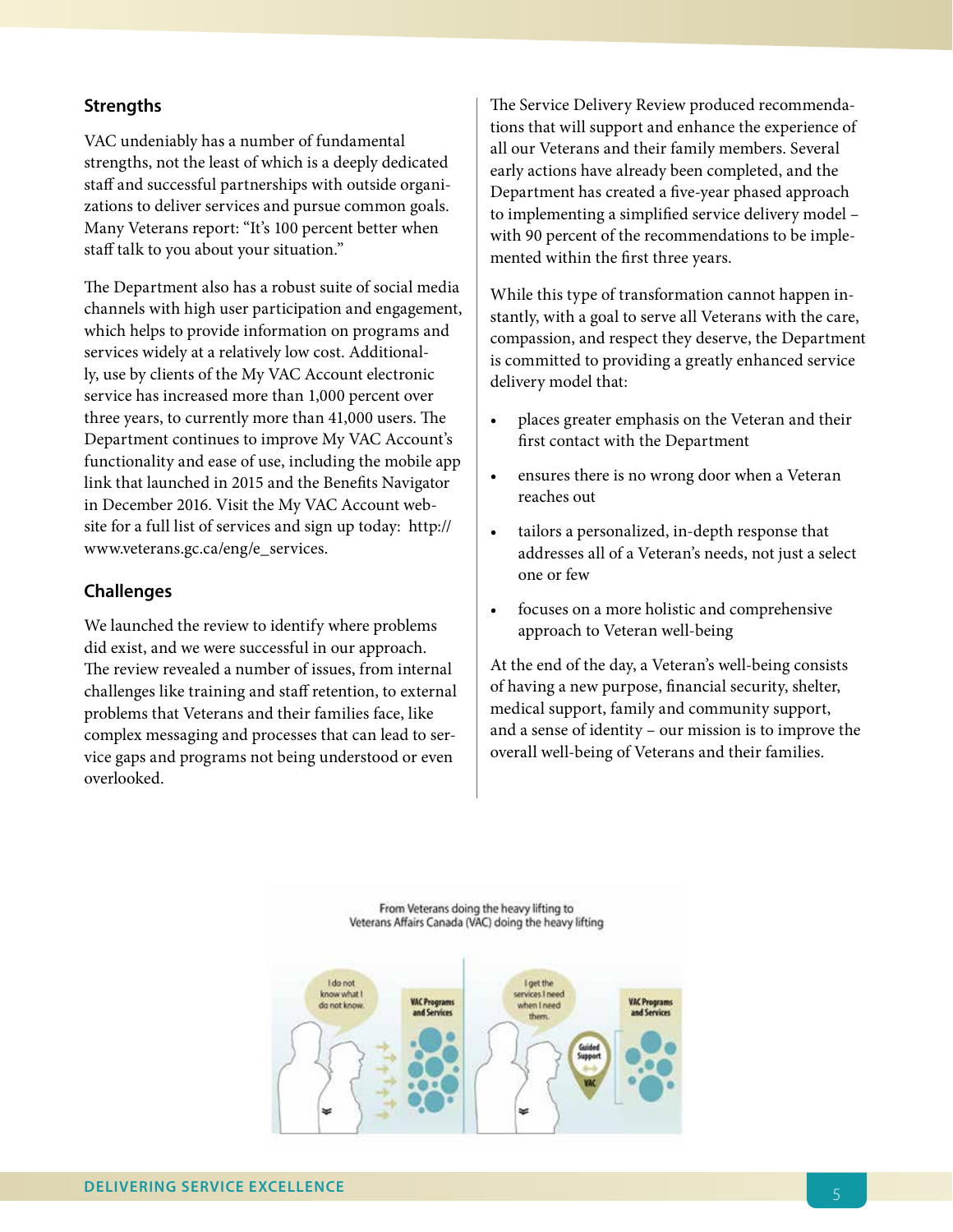#### **How will we get there?**

#### **Vision for the new service delivery model**

The review has made clear that VAC needs to place greater emphasis on understanding all of the issues facing Veterans and their families when they first contact the Department and present Veterans and their families with options that are easy to understand and can be accessed in a simplified manner.

Feedback from VAC staff and Veterans described the current model to receive information as a "pull" model, where the onus is on Veterans to know what to ask for in order to pull the information they need from VAC staff on benefits and services. It was agreed that the system needs to change to a "push" model, where VAC openly and proactively provides Veterans with easy access to the information and advice they need through guided support. With this model, Veterans won't miss out on support they're entitled to simply because they do not know the right questions to ask.

As one Veteran said: "Without help, it's hard to figure out how to get what you need."

With this new model, Canadian Armed Forces (CAF) members, Veterans, RCMP members and family members would experience timely, intuitive service that meets their specific needs, regardless of the method they have used to contact VAC (mail, fax, telephone, online or in person). There would be no wrong door when they approach VAC looking for service, and all of the benefits relevant to their situation would be presented to them upfront, removing the guesswork on the Veterans' part for which single benefit they should apply.

#### **Focusing on what matters to Veterans**

The review resulted in several recommendations aimed at improving internal functions that will help the Department and front-line staff better serve Veterans and their family members – more efficient tools and training, strengthened partnerships and improved performance management practices.

Other recommendations focused on streamlining processes for VAC staff, for example, providing VAC staff access to entire client files to provide a more holistic service when appropriate and within privacy guidelines. Currently some employees have restricted access to files, causing them to request duplicate documentation and assessments, and waste time trying to find the appropriate staff member to access necessary files. VAC should also aim to further reduce the complexity of the Disability Program by ensuring Veterans are at the heart of all processes, communication is increased and the service delivery model is simplified and intuitive. Some recent measures VAC has already introduced to streamline the disability benefits process include:

- introducing a simplified decision-making process for some medical conditions;
- working with partners to speed up access to service health records; and,
- focusing on processing the oldest disability claims first.

An action plan (Table 1 in the Appendix) has been developed that outlines what needs to be done and when each recommendation will be completed (by fiscal year). Several actions have already been addressed and are outlined in Table 2 of the Appendix. It is important to note that approximately 90 percent of the action items will be completed within the next three years, and some that rely on other government departments or policy changes outside of VAC's authority could take until fiscal year 2020-21 to complete.

#### **Strengthening partnerships and third-party affiliations for enhanced service delivery**

One recommendation that came out of this review was the need to work collaboratively with partners and third-party service providers. This has been an overarching theme since the Prime Minister presented Veterans Affairs Canada with its mandate in November 2015, appointing the Minister of Veterans Affairs as the Associate Minister of National Defence as well. This was to ensure close collaboration between the two departments as we work to smooth the transition between military and civilian life.

Work in this area is ongoing, but there is more that can be done now with DND/CAF and other partners and third parties as well, such as Service Canada, Medavie Blue Cross, Public Service and Procurement Canada, and others. A few early actions we've taken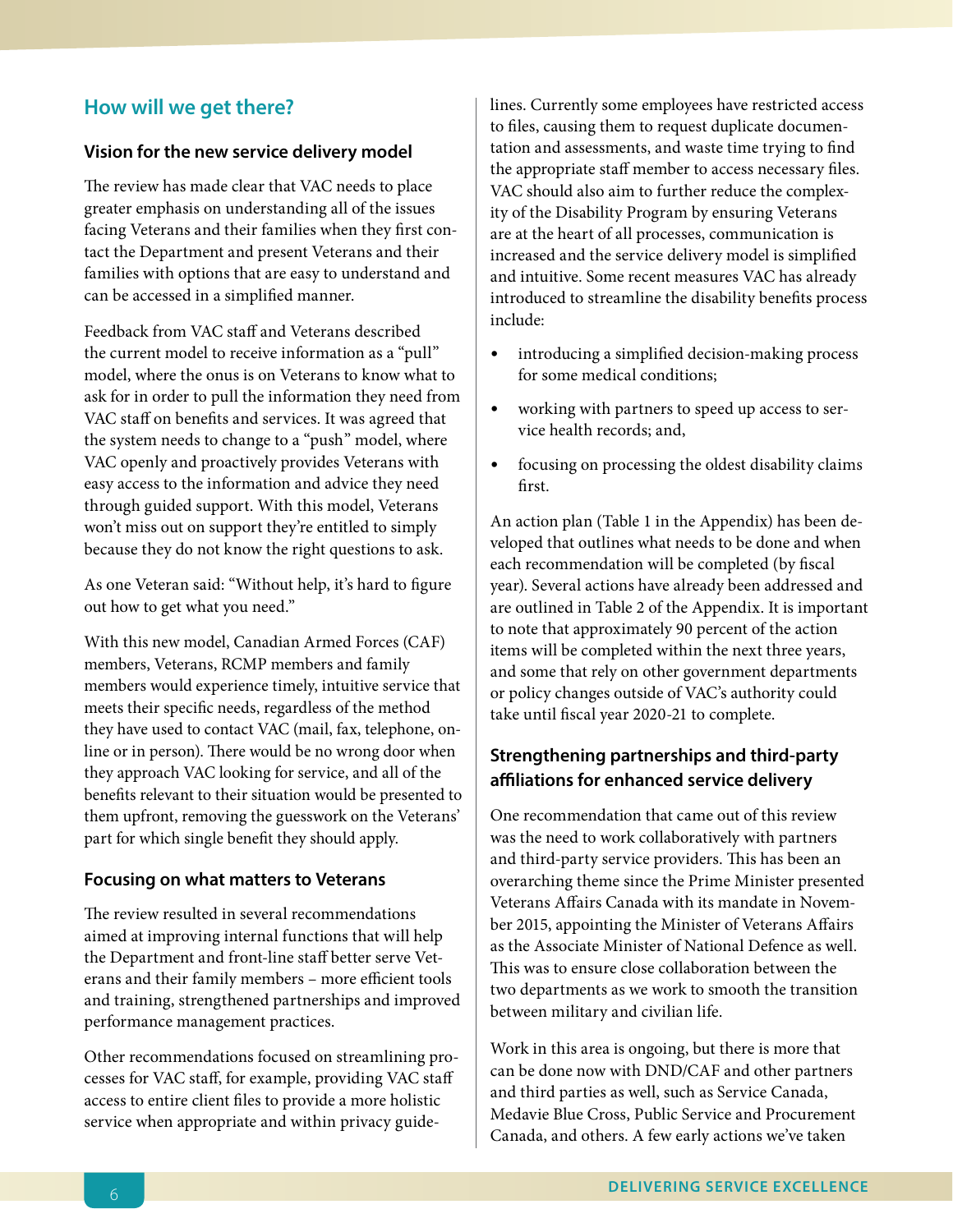in this regard include enhancing information sharing between DND/CAF and VAC as a foundation for future improvements. For example, a recent improvement enables VAC to receive personnel and service data from DND within seconds for CAF members and any Veteran released since 1997 – replacing what was a manual process.

We have also been working with the Department of National Defence and the Canadian Armed Forces on a Suicide Prevention Strategy that will help reduce the pressures that can lead to suicide while increasing the overall well-being of Veterans and their families. The strategy will be complete in Spring 2017.

#### **Enhancing service delivery in-person**

Most Veterans like visiting VAC offices and say "the VAC office is good because you talk to a real person. They are nice and seem to want to help you." In-person services are invaluable to Veterans and their family members, especially as these are mostly used by case-managed Veterans with more complex issues.

VAC has already taken the complementary step of reopening offices across the country – seven of which have reopened to date and three more that are set to open by May 2017. We've also expanded outreach in the North, with VAC staff travelling once a month to the territories and other northern, remote communities to meet with Veterans and their families.

#### **Guided Support Pilot Project**

One of the early actions taken was the six-month Guided Support Pilot Project that launched in October 2016, designed to help develop and evaluate a new approach in providing personalized, one-on-one service to Veterans. This pilot project is designed to provide a single point of contact for Veterans, with the service and support they need, when and where they need it – without Veterans or their families having to guess what supports are available and how they can be accessed. So far the feedback is encouraging and the Veterans involved in the pilot are pleased with the experience.

With this new approach, a Veterans Service Agent (VSA) takes full responsibility of a Veteran and their family and becomes the primary point of contact. The VSA analyzes the Veteran's needs, coordinating and integrating services and helping them navigate the system to ensure their needs are met. Generally the type of Veteran who requires this level of assistance is not case-managed, but needs some extra help. When required, an in person meeting is scheduled, held either in a VAC office or the Veteran's home.

With feedback from this pilot project and two other pilots on Case Management and VAC's toll-free phone service, the new guided support approach is expected to roll out across the country in 2017-2018.

#### **Enhancing service delivery by telephone**

Telephone is the most commonly used method to contact VAC – during the 2015-2016 fiscal year, over 500,000 calls were logged by VAC's toll-free phone line, which provides a central point of contact for Veterans to obtain general information and request services. A few recommendations from the review call for improved phone experiences, including simplifying the caller ID process for clients calling us, i.e., enabling them to use a password instead of a series of questions to prove their ID. These changes are underway and should be implemented by 2018.

While one Veteran said "Someone called me to get more information to support my disability claim, I thought that was pretty cool," another had the opposite experience and said "I kept calling and leaving voicemail messages, nobody could give me five minutes." Consistency in service is essential to improving service delivery.

#### **Clarifying External Caller ID**

Another early action underway in response to these findings was changing the way phone calls from VAC to Veterans or their family members are displayed. Now, currently being rolled out across the country, calls will be clearly displayed as a call from Veteran Affairs Canada to ensure Veterans do not miss important phone calls.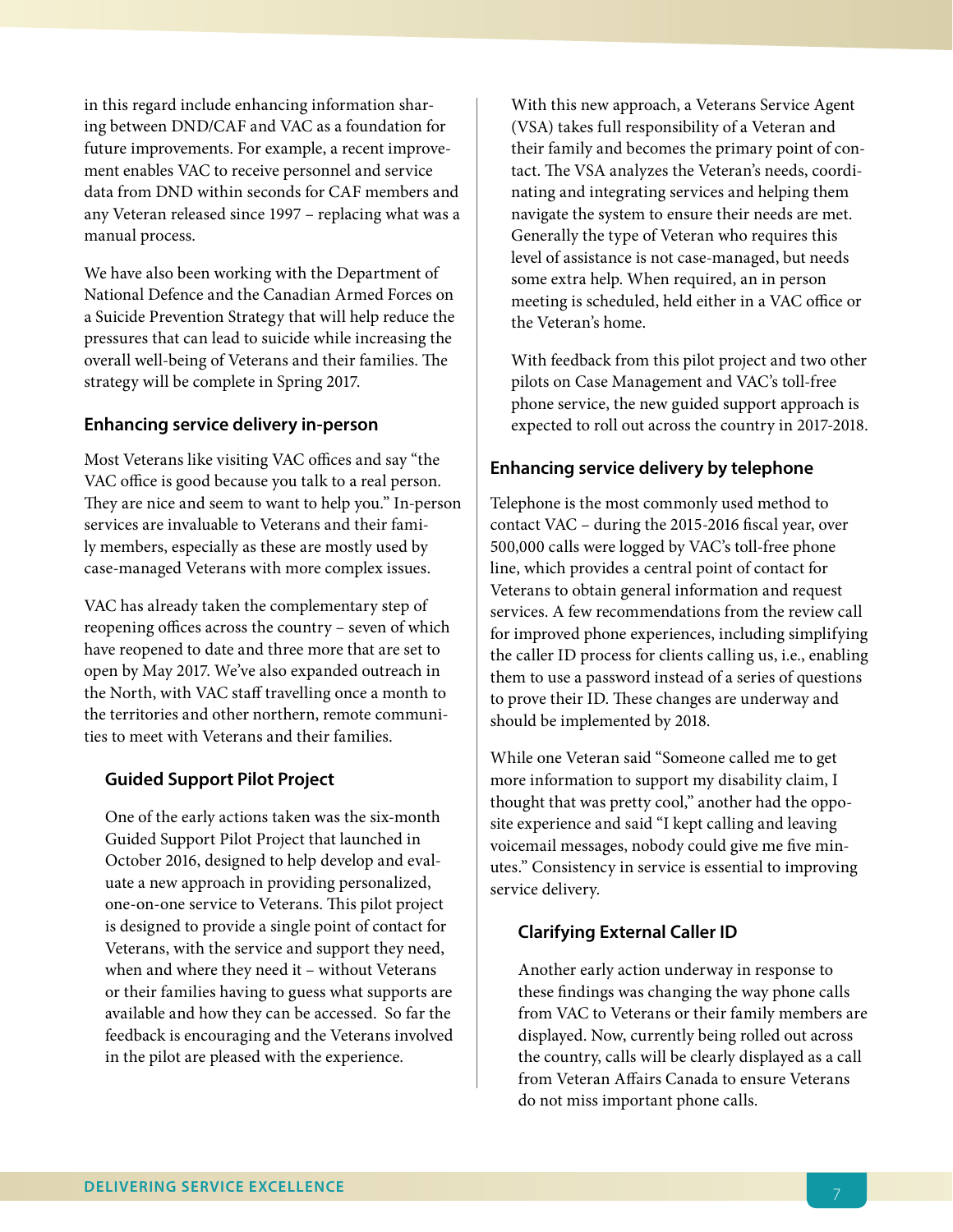#### **Enhancing service delivery online**

Many Canadians use the Internet to access programs and services, and Veterans are no different. They, too, want the convenience of around-the-clock online accessibility. There are several recommendations around improving VAC's online presence and My VAC Account's functionality, including achieving end-toend electronic enablement of the Disability Program as well as parts of the rehabilitation and transition services, Veterans Independence Program and other longterm care benefits. These are all significant priorities that will take two to three years to complete.

"I had no problem at all applying online through My VAC Account for a physical injury, but I just can't bring myself to apply online for a psychological condition. I start, then I just can't finish," says one Veteran of his online experience. Documenting your experiences and injuries can be emotionally challenging so being able to reach out quickly to someone who can support you through the process would help greatly. To address these type of situations, VAC is working to connect My VAC Account with VAC employees and external health professionals via on-line chat, to ease the process of sharing and documenting sensitive medical information to support a Veteran's application for benefits. This is a long-term goal for 2020.

#### **Improving response times for online secure messages**

We are reviewing the current process used to respond to My VAC Account secure messages. The goal after the review is complete is to put measures in place to speed up response times, taking into account the ever-increasing number of registered My VAC Account users.

#### **Enhancing service delivery by mail**

Veterans Affairs Canada receives over one million pieces of mail each year that need to be processed and has over 400 forms that are used by VAC staff, external health professionals, service providers and Veterans and their families. We know we need to do better and we will. To help us in that effort, we want to hear from you so we can continuously incorporate your feedback. That is why we are launching a voluntary survey for Veterans, Canadian Armed Forces members and their families – it will be your chance to have your say. We will reduce the number of forms you need to complete and we will also be creating a "VAC 101" brochure to clearly explain VAC services and benefits – this is also almost complete and should be ready for distribution this Spring.



#### **Equality vs Equity**

Equitable treatment based on individual needs.

Consistent, integrated, accessible and respectful services.

A renewed approach to service delivery.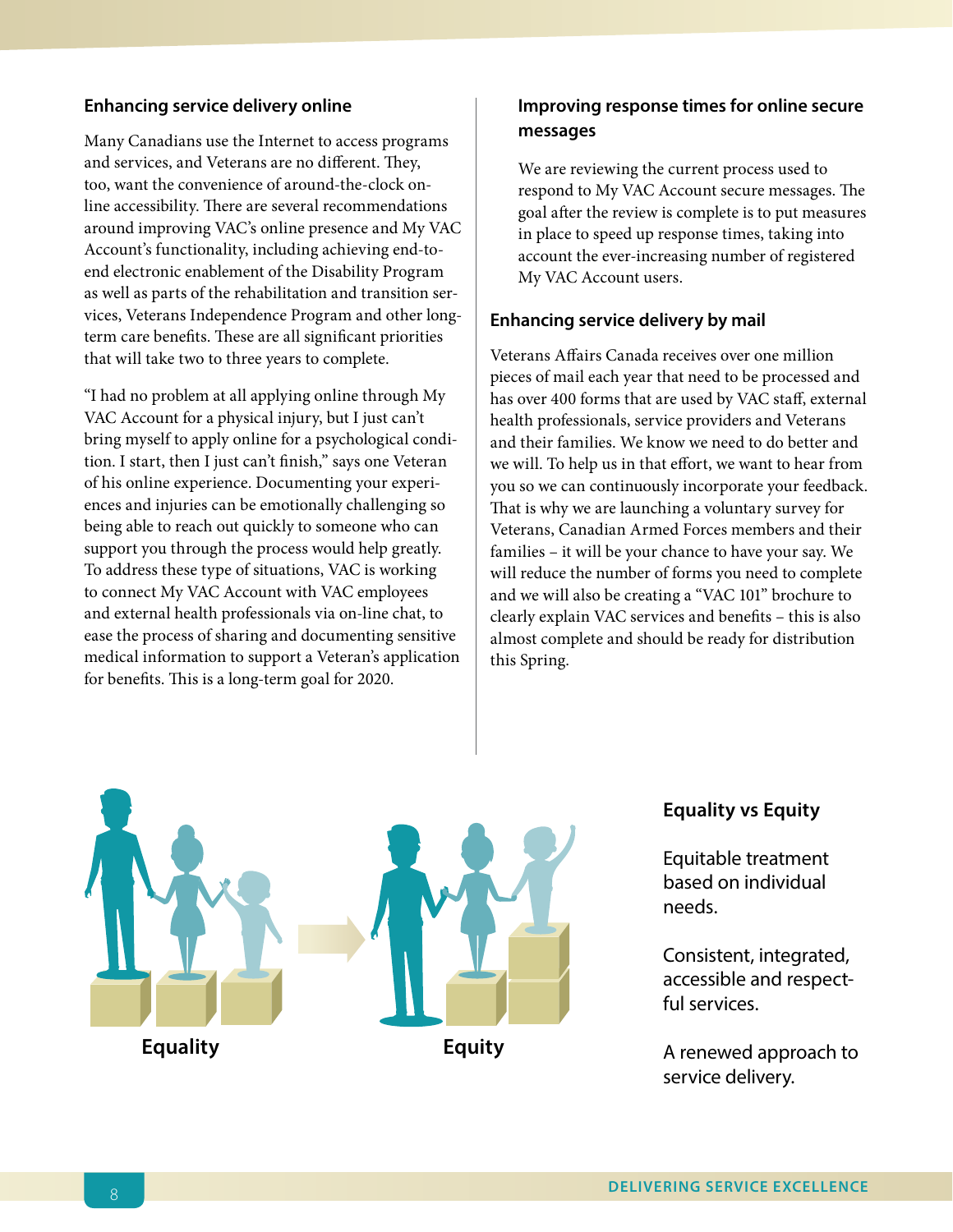#### **Streamlining forms and letters**

One of the early actions taken related to services delivered by mail and via other channels was continuing to implement the recommendations from the 2016 Forms and Letter Review. Many changes have now been made to improve Veteran-centric communications in our mailed forms and letters, and VAC is well on its way to reducing the number of the most commonly used forms and applications from 22 down to approximately 12.

#### **One Veteran, one standard**

At Veterans Affairs Canada we strive for service excellence based on the "One Veteran, one standard" approach, with a goal to ensure all Veterans are afforded the same positive and respectful service experience. Important changes happened in 2016-2017 and will continue throughout 2017-2018 with a focus on:

- Overhauling improvements to VAC's Service Delivery Model to build a stronger foundation for enhancements to benefits and services
- Laying the ground work for the broader realignment of resources and service delivery change

Making a fundamental shift in the way the Department delivers services to Veterans and their families will require steady attention and progress over several years.

Make no mistake, changes are happening now, and work continues on short- , medium- and long-term actions. Each recommendation and planned response has different objectives with varying target dates, and we will be held accountable to meeting those timelines. There is work to be done, and we will track our progress and solicit feedback from Veterans as we go to ensure their needs are being met.

Different Veterans have different needs at different times. As such, our goal is to place greater emphasis on understanding all of the issues facing a Veteran and his or her family when they first contact VAC. This will take the Veteran's focus off the process and place it on understanding the many factors that will eventually contribute to their well-being. It will permit VAC to tailor a response for an individualized, personalized approach to service delivery that addresses all of the Veteran's needs, not just one or a few of them. Simply put, the focus will be placed on what matters most to Veterans and their families.

The Department's holistic approach to improving Veteran well-being will result in a fundamental shift in how VAC delivers services, as well as providing renewed support to our front-line staff as they implement changes. We are confident Veterans and Canadians will see, hear and feel the shift to a more Veteran-centric approach, and be welcomed and served efficiently through "no wrong door."

As the Minister has said: "We need transformative change to the current system to create an easy to access, simple to navigate, Veteran-centric process. It is time to rebuild, and this review gives us the feedback, tools and direction needed to accomplish this."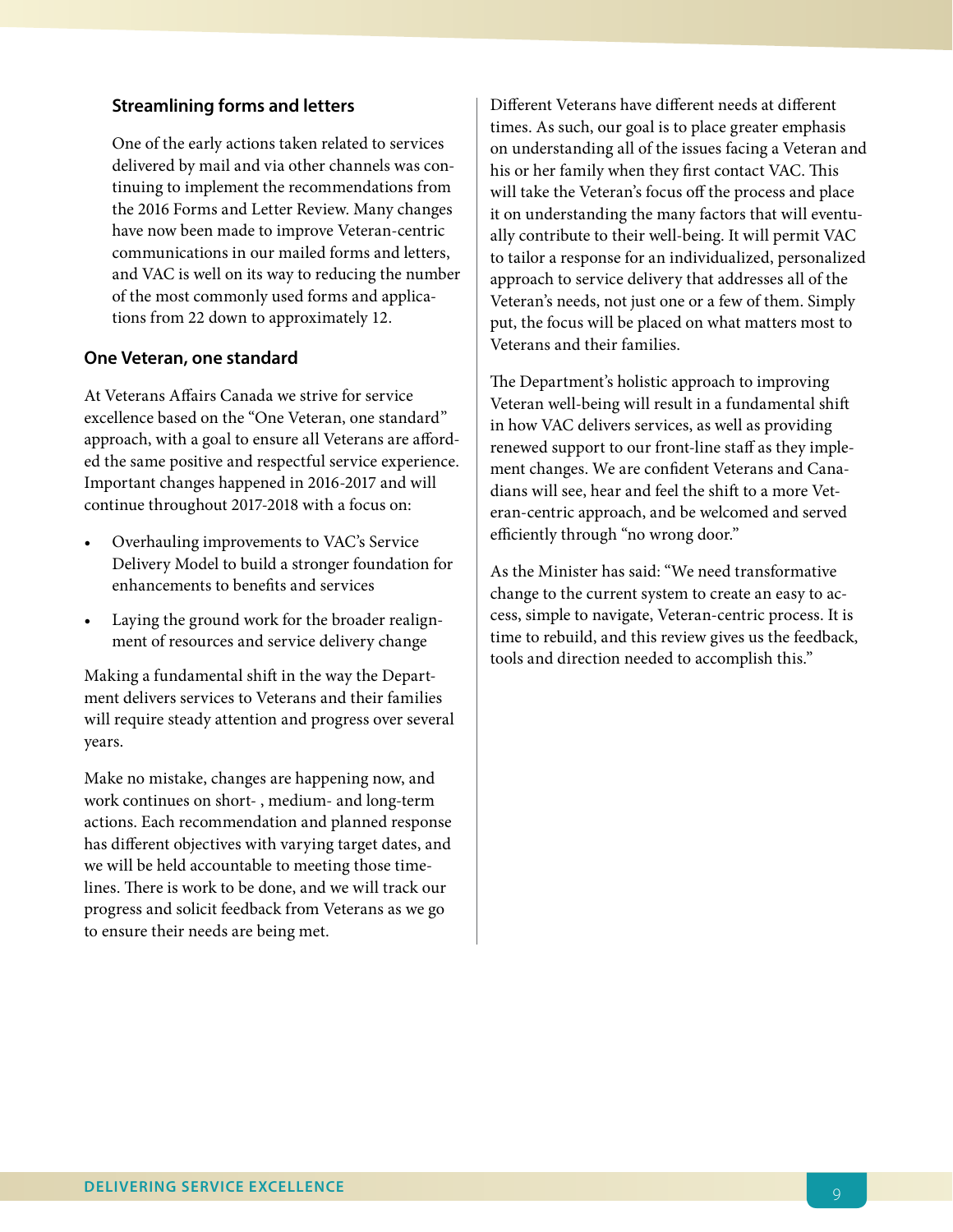## **Appendix**

| Table 1: Action plan with short-, medium- and long-term goals in fiscal years |
|-------------------------------------------------------------------------------|
|-------------------------------------------------------------------------------|

|                                                                | <b>Action</b>                                                                                                                                                                                                                                                   | <b>Short term</b> |                    | Med.<br>term     |               | Long term     |  |
|----------------------------------------------------------------|-----------------------------------------------------------------------------------------------------------------------------------------------------------------------------------------------------------------------------------------------------------------|-------------------|--------------------|------------------|---------------|---------------|--|
| Recommendation                                                 |                                                                                                                                                                                                                                                                 | $2016 -$<br>2017  | 2017-<br>2018      | $2018 -$<br>2019 | 2019-<br>2020 | 2020-<br>2021 |  |
| Strengthening<br>client feedback                               | Implement a regularly issued national client<br>survey for Veterans, still serving Canadian<br>Armed Forces Members and their families.                                                                                                                         | $\mathsf{X}$      |                    |                  |               |               |  |
|                                                                | Establish an Office of Service Excellence to<br>support continuous improvement.                                                                                                                                                                                 |                   |                    |                  |               | X             |  |
|                                                                | Establish and maintain service standards and<br>processes with Medavie to monitor data and<br>decision trends, their file referrals to area<br>offices and Veteran-centric communications.                                                                      |                   | $\pmb{\mathsf{X}}$ |                  |               |               |  |
| <b>Enhancing partnerships</b><br>and contractual<br>agreements | Streamline and clarify day-to-day working<br>arrangements with partners and contractors,<br>and re-establish outreach and relationships<br>with provincial health authorities and health<br>care providers to create more consistent and<br>proactive approach. |                   | $\pmb{\mathsf{X}}$ |                  |               |               |  |
|                                                                | Continue to work with Public Services and<br>Procurement Canada to further improve<br>information management and document<br>routing to reduce processing times (i.e.<br>Matane).                                                                               |                   |                    | X                |               |               |  |
|                                                                | Work with Service Canada on communi-<br>cations to inform the public on services<br>provided at Service Canada on behalf of<br>VAC; review VAC-related content on Service<br>Canada's website and in printed materials for<br>accuracy.                         | $\mathsf{X}$      |                    |                  |               |               |  |
| <b>Access to documents</b><br>and systems                      | Improve employee access to Veterans'<br>service files to facilitate a holistic service<br>approach.                                                                                                                                                             |                   | $\pmb{\mathsf{X}}$ |                  |               |               |  |
| Reduce complexity of<br>the Disability Program                 | Apply new decision models to accelerate<br>and simplify the adjudication of certain<br>disability claims, including PTSD, hearing<br>loss and some musculoskeletal conditions,<br>to reduce the evidence burden on Veterans<br>and expedite decisions.          | $\boldsymbol{X}$  |                    |                  |               |               |  |
| <b>Enhancing in-person</b><br>service delivery                 | Reopen previously closed offices by May<br>2017 and expand service to Veterans in the<br>North.                                                                                                                                                                 |                   | X                  |                  |               |               |  |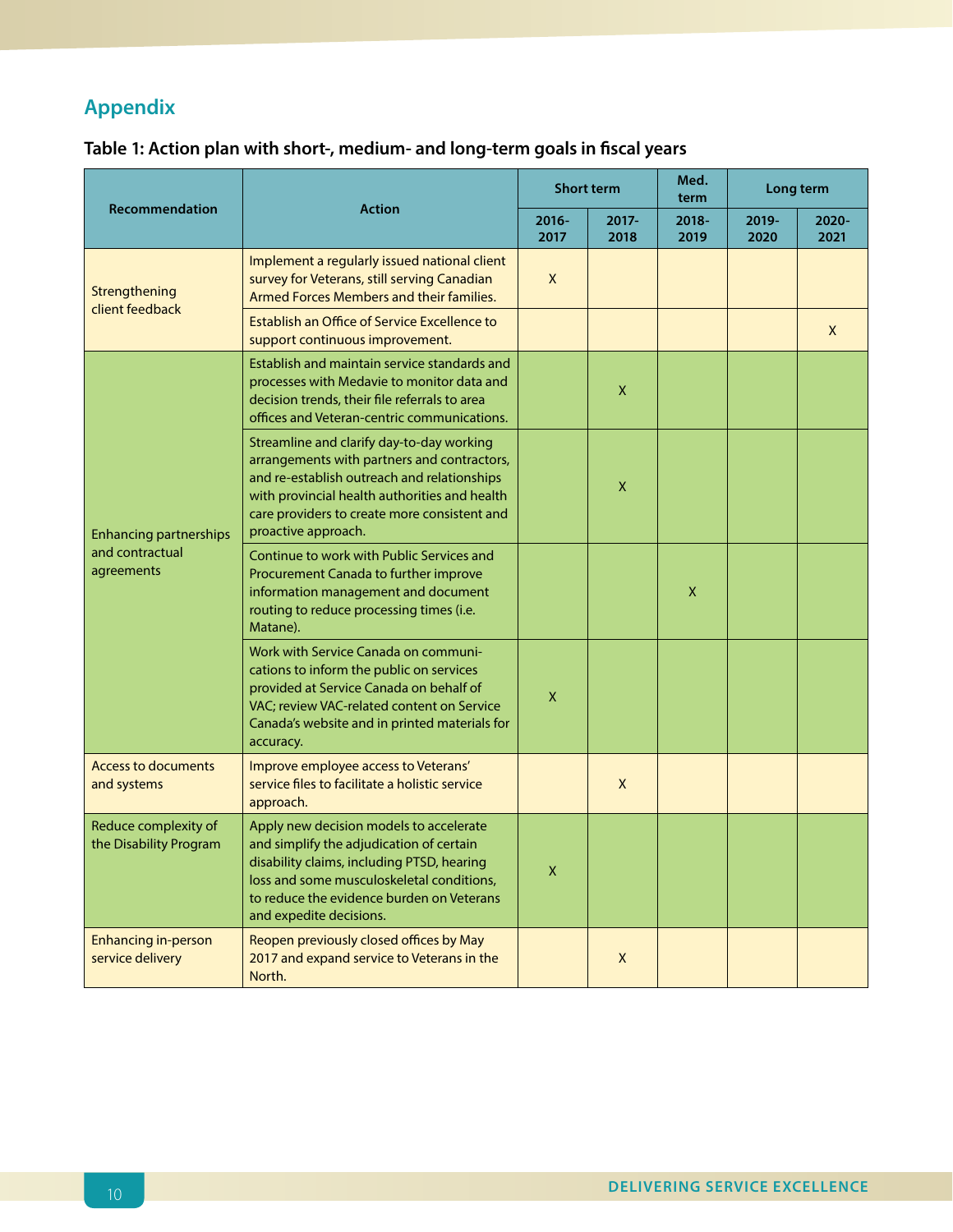|                                                                     | <b>Action</b>                                                                                                                                                                                                                                                                                                                                         | <b>Short term</b>         |                  | Med.<br>term     | Long term     |                  |
|---------------------------------------------------------------------|-------------------------------------------------------------------------------------------------------------------------------------------------------------------------------------------------------------------------------------------------------------------------------------------------------------------------------------------------------|---------------------------|------------------|------------------|---------------|------------------|
| <b>Recommendation</b>                                               |                                                                                                                                                                                                                                                                                                                                                       | $2016 -$<br>2017          | $2017 -$<br>2018 | $2018 -$<br>2019 | 2019-<br>2020 | 2020-<br>2021    |
| <b>Enhancing service</b><br>delivery by mail                        | Review protocols and procedures for<br>routing, scanning and distributing informa-<br>tion to ensure efficiency and effectiveness,<br>including streamlining the distribution of<br>outgoing mail and reducing the number of<br>mailing addresses; promote online usage<br>to reduce - or eliminate - the use of faxes<br>within the next five years. |                           |                  |                  |               | $\boldsymbol{X}$ |
|                                                                     | Fully implement the 2016 Forms and Letter<br>Review recommendations to improve<br>Veteran-centric communications.                                                                                                                                                                                                                                     | $\boldsymbol{\mathsf{X}}$ |                  |                  |               |                  |
|                                                                     | Continue to review application forms sent<br>to Veterans to ensure clarity, relevance<br>and a reduction in number of forms where<br>possible.                                                                                                                                                                                                        |                           |                  | X                |               |                  |
|                                                                     | Create a "VAC 101" brochure to clearly<br>explain services and benefits (for print and<br>digital use).                                                                                                                                                                                                                                               | $\mathsf{X}$              |                  |                  |               |                  |
| <b>Enhancing service</b><br>delivery by phone                       | Simplify the caller identification process for<br>clients calling the National Contact Centre<br>Network by using a client password instead<br>of ID proving questions.                                                                                                                                                                               |                           | $\boldsymbol{X}$ |                  |               |                  |
|                                                                     | Ensure outgoing calls indicate (i.e. caller ID)<br>that VAC is calling.                                                                                                                                                                                                                                                                               | $\mathsf{X}$              |                  |                  |               |                  |
| <b>Enhancing online</b><br>service delivery and<br>digital strategy | Achieve end-to-end electronic (e-)enable-<br>ment of the Disability Program.                                                                                                                                                                                                                                                                          |                           | $\mathsf{X}$     |                  |               |                  |
|                                                                     | Develop VAC's digital strategy to establish<br>the principals for creating end-to-end busi-<br>ness processes and enabling technologies.                                                                                                                                                                                                              | $\mathsf{X}$              |                  |                  |               |                  |
|                                                                     | Develop a single sign-on for clients for all<br>VAC programs - VAC-based, Vocational Ser-<br>vices and Federal Health Claims Processing<br>System.                                                                                                                                                                                                    |                           |                  |                  |               | X                |
|                                                                     | Develop a cross-channel integration strategy<br>that ensures the same level of service across<br>all channels (i.e. "no wrong door").                                                                                                                                                                                                                 |                           |                  |                  |               | $\mathsf{X}$     |
|                                                                     | Achieve end-to-end e-enablement for the<br>remaining VAC Programs (e.g., Veterans<br>Independence Program and long term care<br>benefits from My VAC Account).                                                                                                                                                                                        |                           |                  | X                |               |                  |
|                                                                     | Implement Government of Canada "Single<br>Window" strategy and My VAC Account inte-<br>gration with external health professionals as<br>appropriate (e.g., OSI clinics, Benefits Health<br>Services Online, provincial eHealth).                                                                                                                      |                           |                  |                  | $\mathsf{X}$  |                  |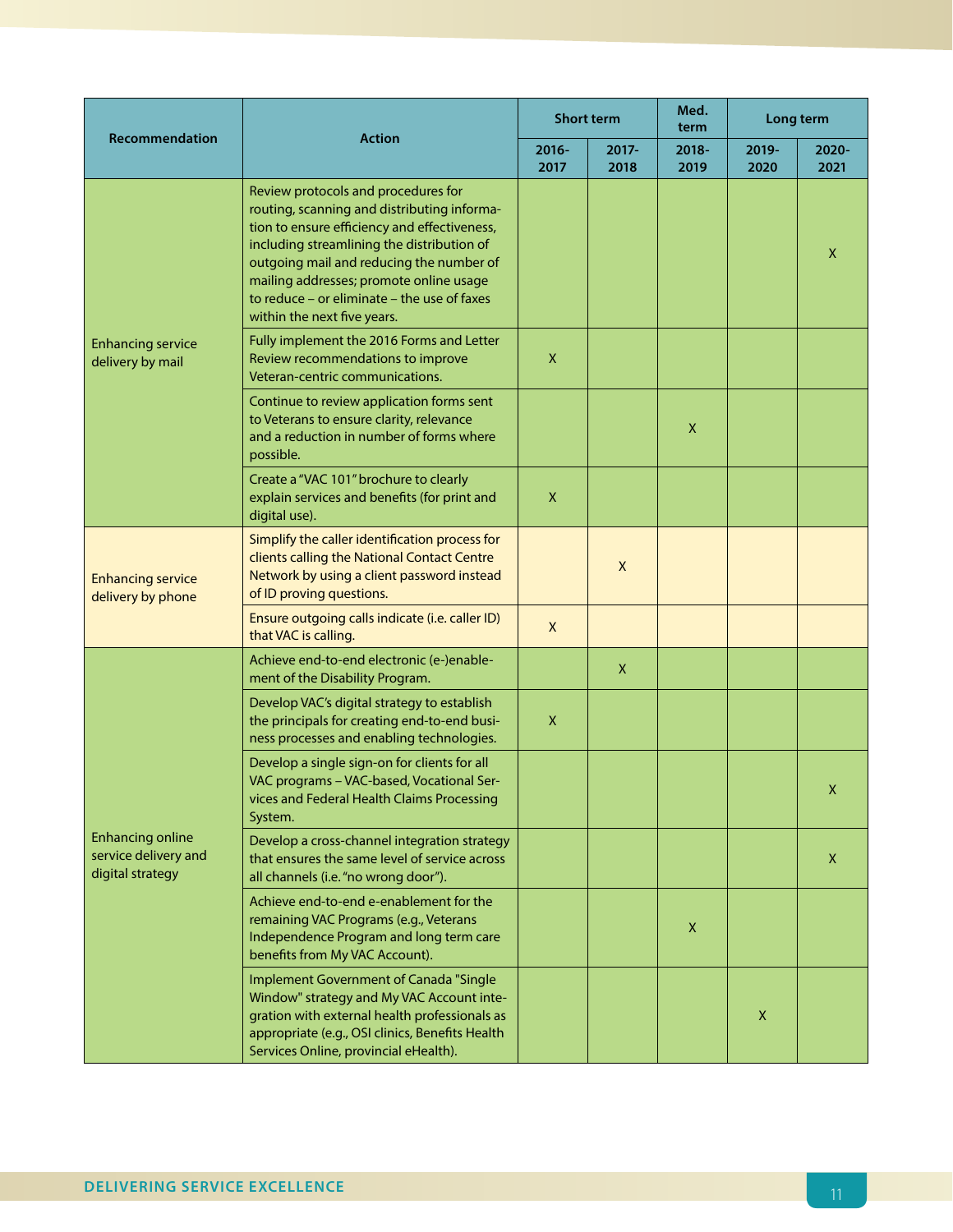| Recommendation                                        | <b>Action</b>                                                                                                                                                                                                                                                                                                                  | <b>Short term</b> |                  | Med.<br>Long term<br>term |               |                  |
|-------------------------------------------------------|--------------------------------------------------------------------------------------------------------------------------------------------------------------------------------------------------------------------------------------------------------------------------------------------------------------------------------|-------------------|------------------|---------------------------|---------------|------------------|
|                                                       |                                                                                                                                                                                                                                                                                                                                | $2016 -$<br>2017  | $2017 -$<br>2018 | $2018 -$<br>2019          | 2019-<br>2020 | $2020 -$<br>2021 |
|                                                       | <b>Implement Enhancement of Veterans Service</b><br>Agents (VSA) Guided Support pilot project.                                                                                                                                                                                                                                 | $\mathsf{X}$      |                  |                           |               |                  |
| <b>Introducing Guided</b><br><b>Support</b>           | Implement Case Management Disen-<br>gagement and National Contact Center<br>Network (NCCN) Reach Out pilot projects.<br>Case-managed Veterans will be assigned to<br>a VSA short-term for guided support toward<br>complete disengagement, and the NCCN<br>will reach out to expedite the engagement<br>process.               |                   | $\mathsf{X}$     |                           |               |                  |
|                                                       | Proceed with implementing the Guided<br>Support approach nationally following the<br>three pilot projects and further define the<br>potential number of Veterans who would<br>benefit.                                                                                                                                         |                   | $\boldsymbol{X}$ |                           |               |                  |
| Enhancing outreach<br>to Veterans                     | Target outreach and information on a reg-<br>ular basis to CAF personnel at all stages of<br>their careers.                                                                                                                                                                                                                    |                   |                  | X                         |               |                  |
|                                                       | Include outreach to Veterans, clients, com-<br>munities and stakeholders as a core function<br>of area offices.                                                                                                                                                                                                                |                   | X                |                           |               |                  |
|                                                       | Increase promotion of outreach events to<br>target audiences; continue to explore part-<br>nership arrangements with ex-service associ-<br>ations and non-government organizations<br>(NGOs) to promote VAC services and benefits<br>and further explore opportunities to engage<br>new external partners in service delivery. | $\mathsf{X}$      |                  |                           |               |                  |
| Implementing the new<br><b>Service Delivery Model</b> | Create a Service Delivery Review Implemen-<br>tation Team to manage the roll out over a<br>period of five years.                                                                                                                                                                                                               | $\mathsf{X}$      |                  |                           |               |                  |